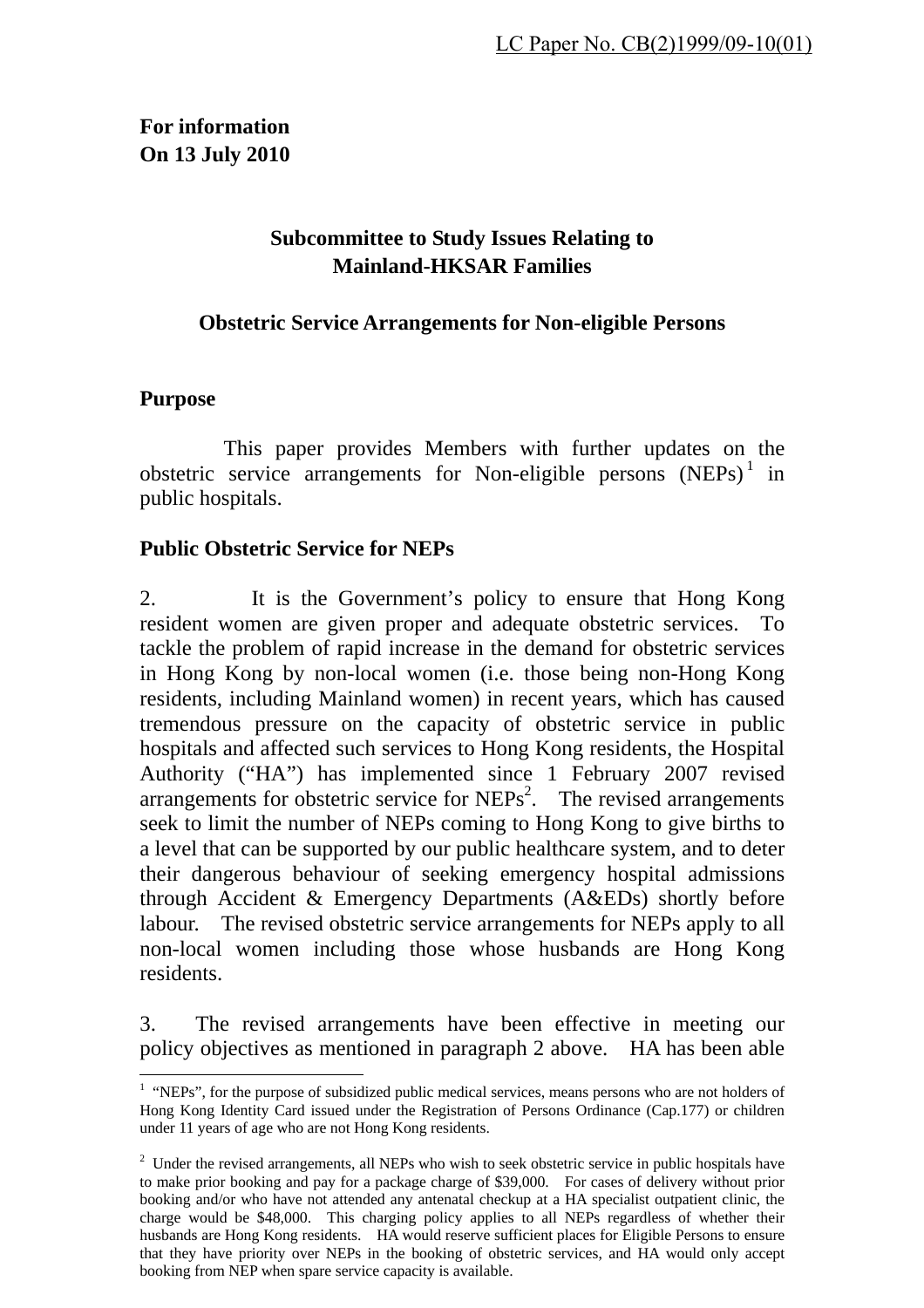to meet the service needs of local women and by comparing the first five months of 2010 with the same period in 2006, the number of Hong Kong resident women giving birth in public hospitals has increased by 13.0% while the number of non-Hong Kong resident women giving birth in public hospitals has decreased by 16.5%. Most notably, the number of deliveries by non-Hong Kong resident women in public hospitals through the A&EDs has decreased significantly by 93.1%.

4. Under the existing waiver mechanism within HA, patients who have financial difficulty in paying for the medical fees and charges in HA may apply for waiver of the relevant fees and charges. Each application would be considered on its own merits having regard to relevant factors. To ensure rational use of limited public resources, normally there is no fee waiver for NEP patients for HA services (including obstetric services). Waiver of medical fees and charges for NEP patients may be granted only under exceptional circumstances. The above policy would continue to apply to all HA services including obstetric service.

## **Refund Arrangement for Obstetric Service Package Charge**

5. The payment for the new Obstetric Service Package Charge is non-refundable (except for the special circumstances set out in paragraph 6 below). The objective of the no-refund policy is to provide disincentive for non-local pregnant women to use public obstetric services in Hong Kong and to minimize the abuse of the obstetric booking system and waste of resources through multiple bookings at public and private hospitals.

6. Since October 2007, HA has implemented a policy to provide refund of obstetric service package charge for booked cases under the following two categories of special circumstances based on compassionate grounds –

- (a) in cases involving miscarriage, termination of pregnancy or still birth, a partial refund of not more than \$20,000 may be made subject to deduction of those charges for the hospital services which the patient has received for the concerned pregnancy; or
- (b) in cases involving a change in the patients' status from a NEP to Eligible Person after payment of the obstetric